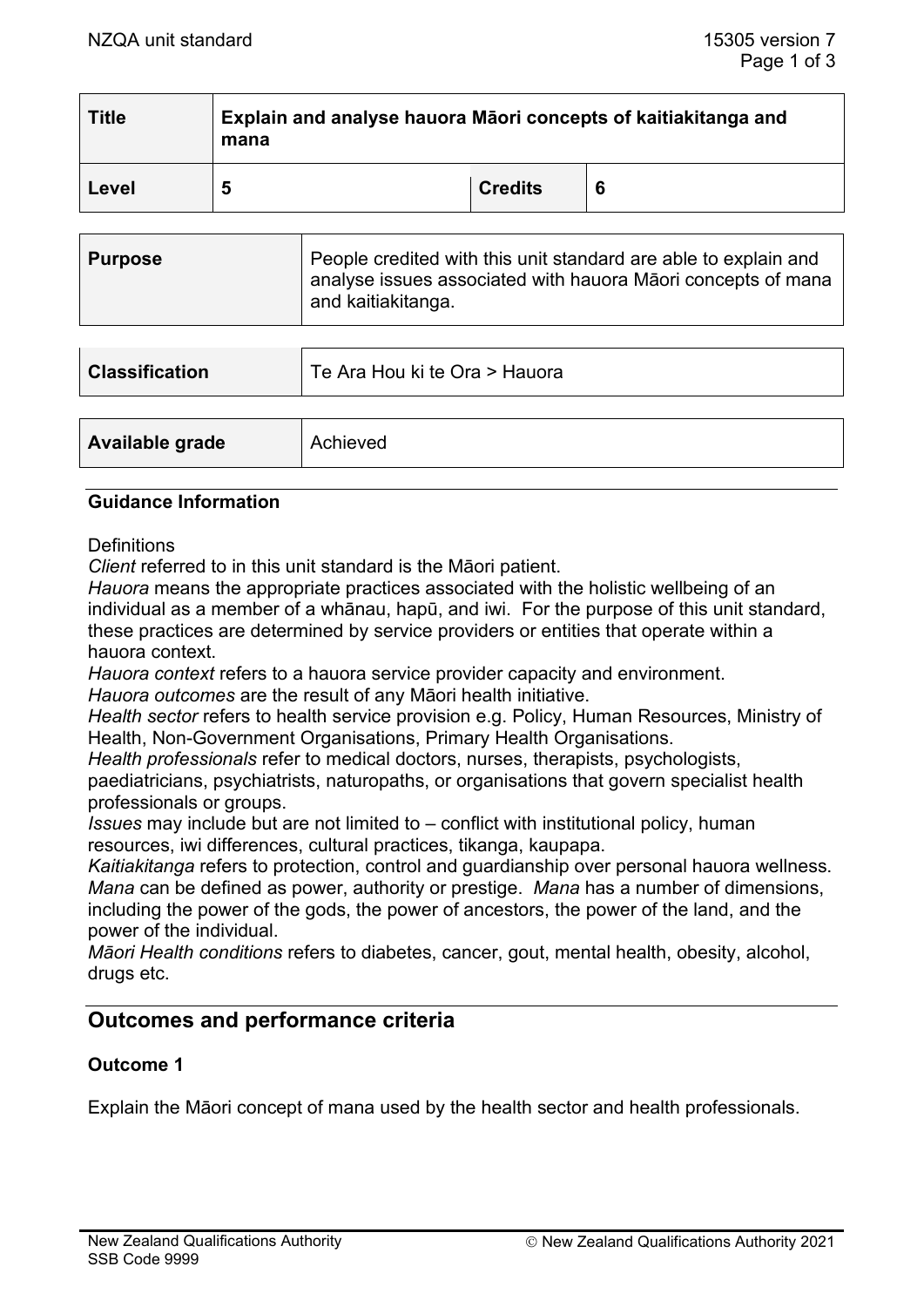#### **Performance criteria**

1.1 Concept of mana is identified and applied to the health sector and health professionals.

Range evidence of five applications is required.

# **Outcome 2**

Explain the Māori concept of kaitiakitanga used by the health sector and health professionals.

#### **Performance criteria**

2.1 Concept of kaitiakitanga is identified and applied to the health sector and health professionals.

# **Outcome 3**

Analyse issues associated with the hauora Māori concepts of mana and kaitiakitanga.

#### **Performance criteria**

3.1 Issues are analysed in terms of their effects on hauora outcomes.

Range may include but is not limited to  $-$  conflict with institutional policy, human resources, iwi differences, cultural practices, tikanga, kaupapa; evidence of five issues is required.

#### **Status information and last date for assessment for superseded versions**

| <b>Process</b>                  | <b>Version</b> | <b>Date</b>       | <b>Last Date for Assessment</b> |
|---------------------------------|----------------|-------------------|---------------------------------|
| Registration                    |                | 23 October 1998   | 31 December 2012                |
| <b>Review</b>                   | $\overline{2}$ | 18 December 2002  | 31 December 2012                |
| <b>Review</b>                   | 3              | 20 August 2010    | 31 December 2017                |
| Rollover                        | 4              | 10 December 2015  | 31 December 2018                |
| <b>Review</b>                   | 5              | 21 July 2016      | 31 December 2022                |
| <b>Revision</b>                 | 6              | 28 September 2017 | 31 December 2022                |
| <b>Revision and</b><br>Rollover | 7              | 25 November 2021  | N/A                             |